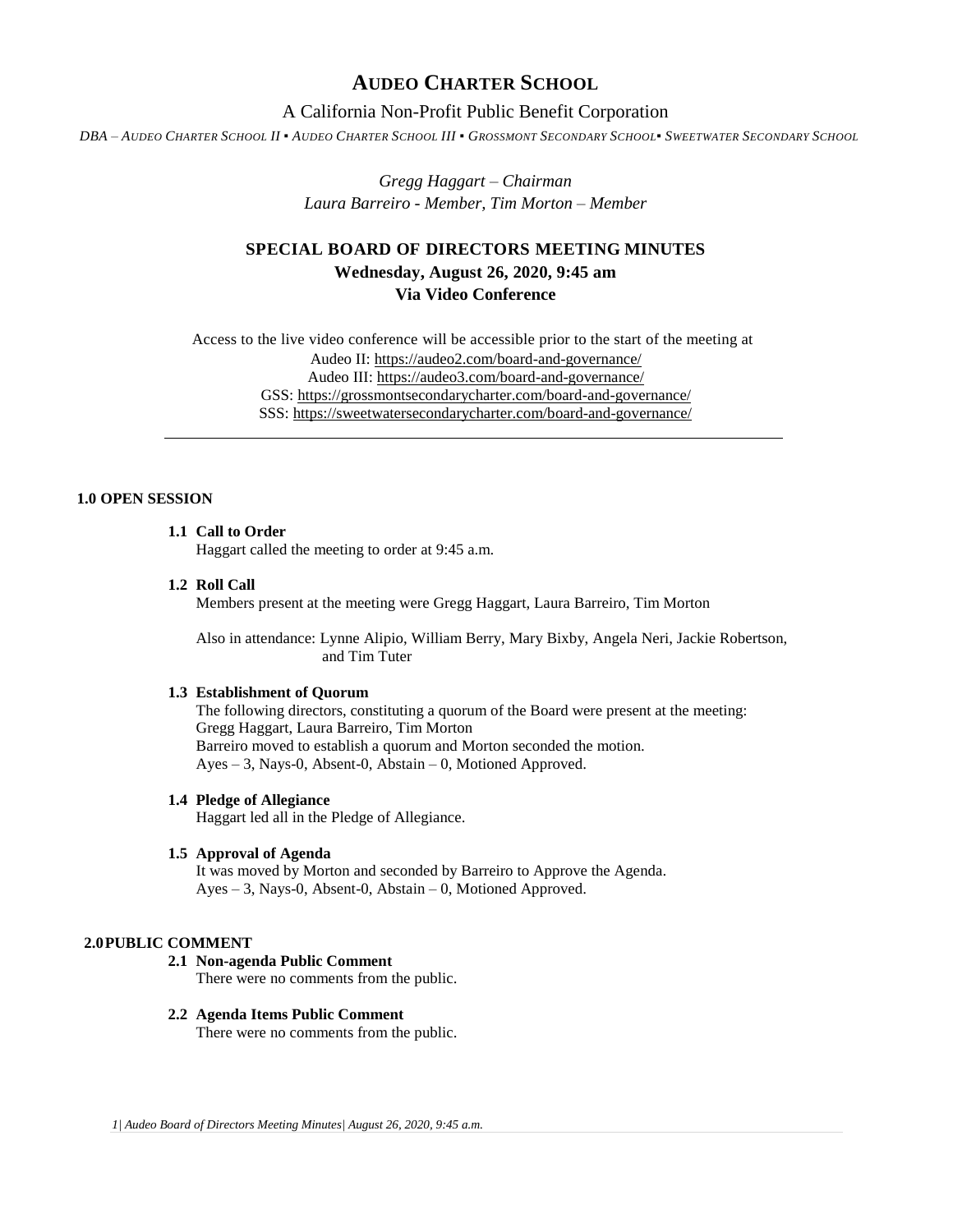#### **3.0PUBLIC HEARING -** *Time Certain 9:50 a.m., or soon thereafter*

The Governing Board of Directors encourages participation by parents, teachers, and members of the community interested in the affairs of the Audeo Charter School II, Audeo Charter School III, Grossmont Secondary School and Sweetwater Secondary School.

#### **3.1 Public Hearing for the Learning Continuity and Attendance Plan (LCP)**

Haggart opened the Public Hearing at 9:53 a.m. There were no public comments. Haggart closed the Public Hearing at 9:57 a.m.

## **4.0ADMINSTRATIVE ITEMS**

#### **4.1 Approval of August 26, 2020 Board Meeting**

It was moved by Barreiro and seconded by Morton to Approve the Agenda. Ayes – 3, Nays-0, Absent-0, Abstain – 0, Motioned Approved.

#### **4.2 Approval of Board Meeting in September**

It was moved by Morton and seconded by Barreiro to Approve a Board Meeting on September 22, 2020, 1:00 p.m. Ayes – 3, Nays-0, Absent-0, Abstain – 0, Motioned Approved.

#### **5.0 CONSENT AGENDA**

All matters listed under the consent agenda are considered by the Board to be routine and will be approved/enacted by the Board in one motion in the form listed below. Unless specifically requested by a Board member for further discussion or removed from the agenda, there will be no discussion of these items prior to the Board votes on them. The President recommends approval of all consent agenda items.

# 5.1 **Consent Action Items for The Audeo Charter School II, Audeo Charter School III, Grossmont Secondary School and Sweetwater Secondary School for each School**

- 5.1.1 Approval of the Amendment to the Conflict of Interest Code
- 5.1.2 Approval of the Amendment to the Bylaws
- 5.1.3 Approval of Amendment to the Uniform Complaint Policy and Procedures
- 5.1.4 Approval of Board Meeting Minutes for June 24, 2020
- 5.1.5 Approval of the 2020-2021 Consolidated Application
	- 5.1.5.1 Audeo Charter School II
		- 5.1.5.1.1 Certificate of Assurance
		- 5.1.5.1.2 Protected prayer Certification
		- 5.1.5.1.3 LCAP Federal Addendum Certification
		- 5.1.5.1.4 Application for Funding

## 5.1.5.2 Audeo Charter School III

- 5.1.5.2.1 Certificate of Assurance
- 5.1.5.2.2 Protected prayer Certification
- 5.1.5.2.3 LCAP Federal Addendum Certification
- 5.1.5.2.4 Application for Funding

## 5.1.5.3 Grossmont Secondary School

- 5.1.5.3.1 Certificate of Assurance
- 5.1.5.3.2 Protected prayer Certification
- 5.1.5.3.3 LCAP Federal Addendum Certification
- 5.1.5.3.4 Application for Funding